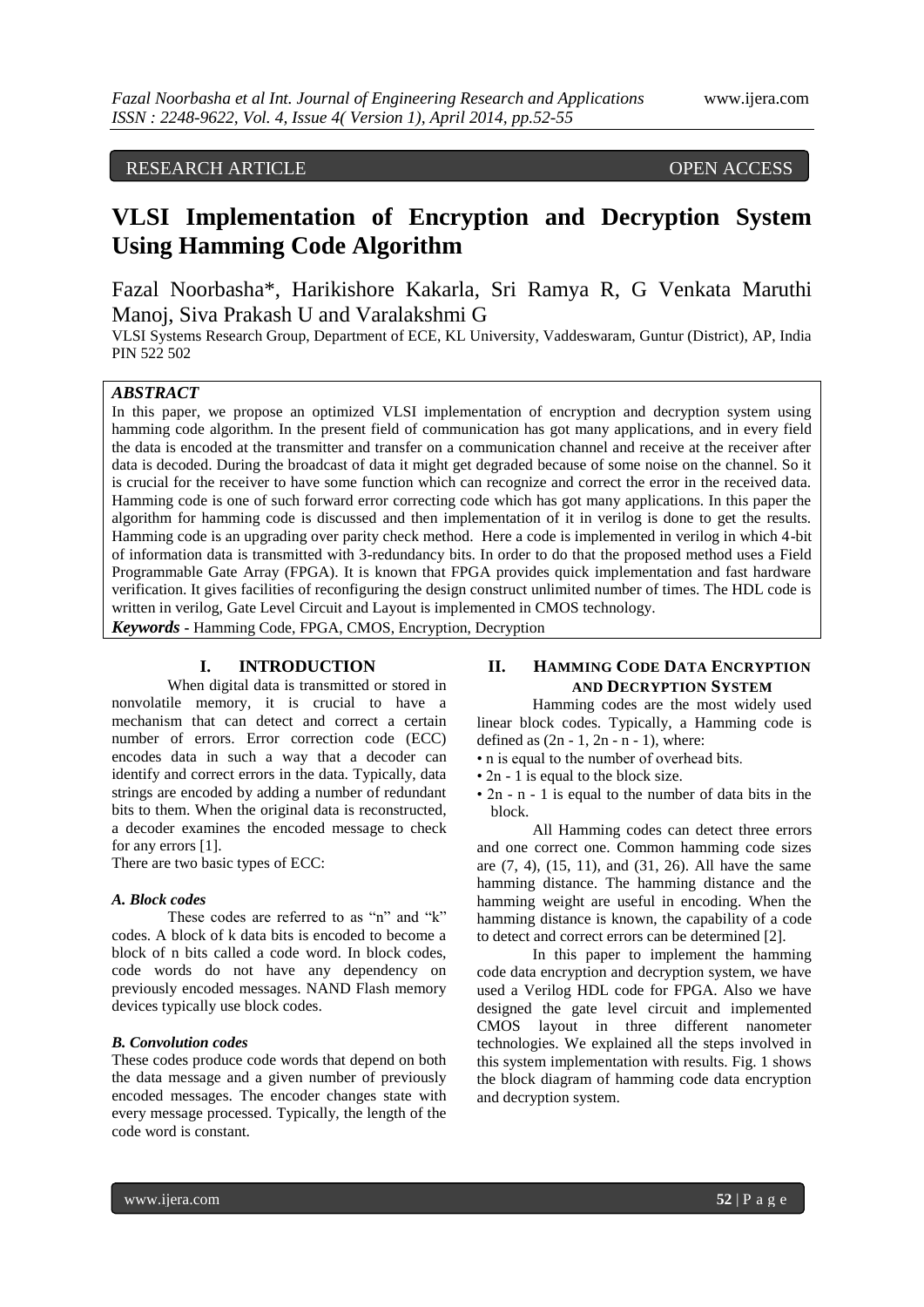

Fig.1 Block Diagram of Hamming Code Data Encryption and Decryption System

#### **III. IMPLEMENTATION**

The Hamming code can be used for data words of any length. In general, for *k* check bits and *n*  data bits, the total number of bits,  $n + k$ , that can be in a coded word is at most  $2<sup>k</sup>$  -1. In other words, the relationship  $n + k \leq 2^k - 1$  must hold. This relationship gives  $n \leq 2^k - 1 - k$  as the number of bits for the data word [3].

In the (7, 4) extended Hamming code, the equations can be pre-computed as:

| Data In Word Bits 4-bit (DI):     |     |
|-----------------------------------|-----|
| $DI = D_1 D_2 D_3 D_4$            | (1) |
| Code Data Bits $3$ -bit $(C)$ :   |     |
| $C_1 = D_1 \oplus D_2 \oplus D_4$ | (2) |
| $C_2 = D_1 \oplus D_3 \oplus D_4$ | (3) |
| $C_3 = D_2 \oplus D_3 \oplus D_4$ | (4) |
|                                   |     |

Hamming Code Data 7-bit (HC):  ${H}C = HC_7 HC_6$  $HC_5$   $HC_4$   $HC_3$   $HC_2$   $HC_1$ }  $HC = C_1 C_2 D_1 C_3 D_2 D_3 D_4$  (5)

| Check Data $3$ -bit $(A)$ :                  |     |
|----------------------------------------------|-----|
| $A_1 = C_1 \oplus D_1 \oplus D_2 \oplus D_4$ | (6) |
| $A_2 = C_2 \oplus D_1 \oplus D_3 \oplus D_4$ |     |

$$
A_3 = C_3 \oplus D_2 \oplus D_3 \oplus D_4 \tag{8}
$$

In the data transmission side, this system allows only a 4-bit input data by using this input data a 3-bit Code data bits will be generated and it will added with 4-bit input data, lastly 7-bit hamming coded data will come out. This is shown in the equations from 1 to 5.

TABLE 1 ERROR DETECTION AND CORRECTION OF HAMMING CODE DATA USING CHECK DATA BITS

| Check       | Hamming Code Error Bit Logic   |      |      |
|-------------|--------------------------------|------|------|
| Data        | Value Toggling                 |      |      |
| $A_3A_2A_1$ | Received Corrected<br>Data Bit |      |      |
|             |                                | Data | Data |
| 000         | No Error                       |      |      |
|             |                                |      |      |
| 001         | HC <sub>1</sub>                |      |      |
|             |                                |      |      |
| 010         | HC <sub>2</sub>                |      |      |
|             |                                |      |      |

1 0 011 |  $HC_3$  0 1 1 0 100  $\begin{array}{|c|c|c|c|c|}\n\hline\n&\text{HC}_4 & \text{O} & \text{1} \\
\hline\n&\text{1} & \text{0}\n\end{array}$ 1 0 101 |  $HC_5$  0 1 1 0 110  $\text{HC}_6$  0 1 1 0 111 |  $HC_7$  0 1 1 0

In the receiving face, a 3-bit check data (A) will be generated by using the receiving 7-bit hamming code data. If  $A = "000"$  received data is correct and system will decoded original transmitted 4-bit word data from the received 7-bit hamming code bits. This is shown in the equations from 6 to 8. If there is only one bit error in the received 7-bit hamming code 'A' will show some value with respect to this value, appropriate one hamming code data bit logic will toggle (0 to 1 or 1 to 0). Error detection and correction of hamming code data using error detection data bits shown in the TABLE 1. From this corrected 7-bit hamming code data, system will generate original transmitted 4-bit data.

## *A. Verilog HDL for FPGA*

We have used verilog HDL as developing tool for the FPGA for the proposed design. The hamming code top-level system has two models, transmitting (*hamingtx*) and receiving (*hamingrx*) sections. Fig. 2 shows the FPGA RTL schematic view of hamming code data encryption and decryption system. The input information data size for the *hamingtx* is 4-bit; the output of this *hamingtx*  is encoded 7–bit hamming coded data. The output of *hamingtx* is input for the *hamingrx* section, it will decode the main 4-bit input data from the 7-bit hamming code data. Even if there is any one bit error it will give the corrected data. Device utilization report is shown in TABLE 2 and data in pad to hamming code pad delay is shown in TABLE 3.

| TABLE 2                         |                              |        |  |
|---------------------------------|------------------------------|--------|--|
| <b>DEVICE UTILIZATION TABLE</b> |                              |        |  |
|                                 | Hamming Code Encoding System |        |  |
| Sl. No.                         | Name                         | Number |  |
|                                 | <b>Slices</b>                | 3      |  |
| 2                               | <b>LUTs</b>                  | 3      |  |
| 3                               | <b>IOs</b>                   | 15     |  |
| Hamming Code Decoding System    |                              |        |  |
| Sl. No.                         | Name                         | Number |  |
|                                 | <b>Slices</b>                | 15     |  |
| 2                               | <b>LUTs</b>                  | 32     |  |
| 3                               | <b>IOs</b>                   | 37     |  |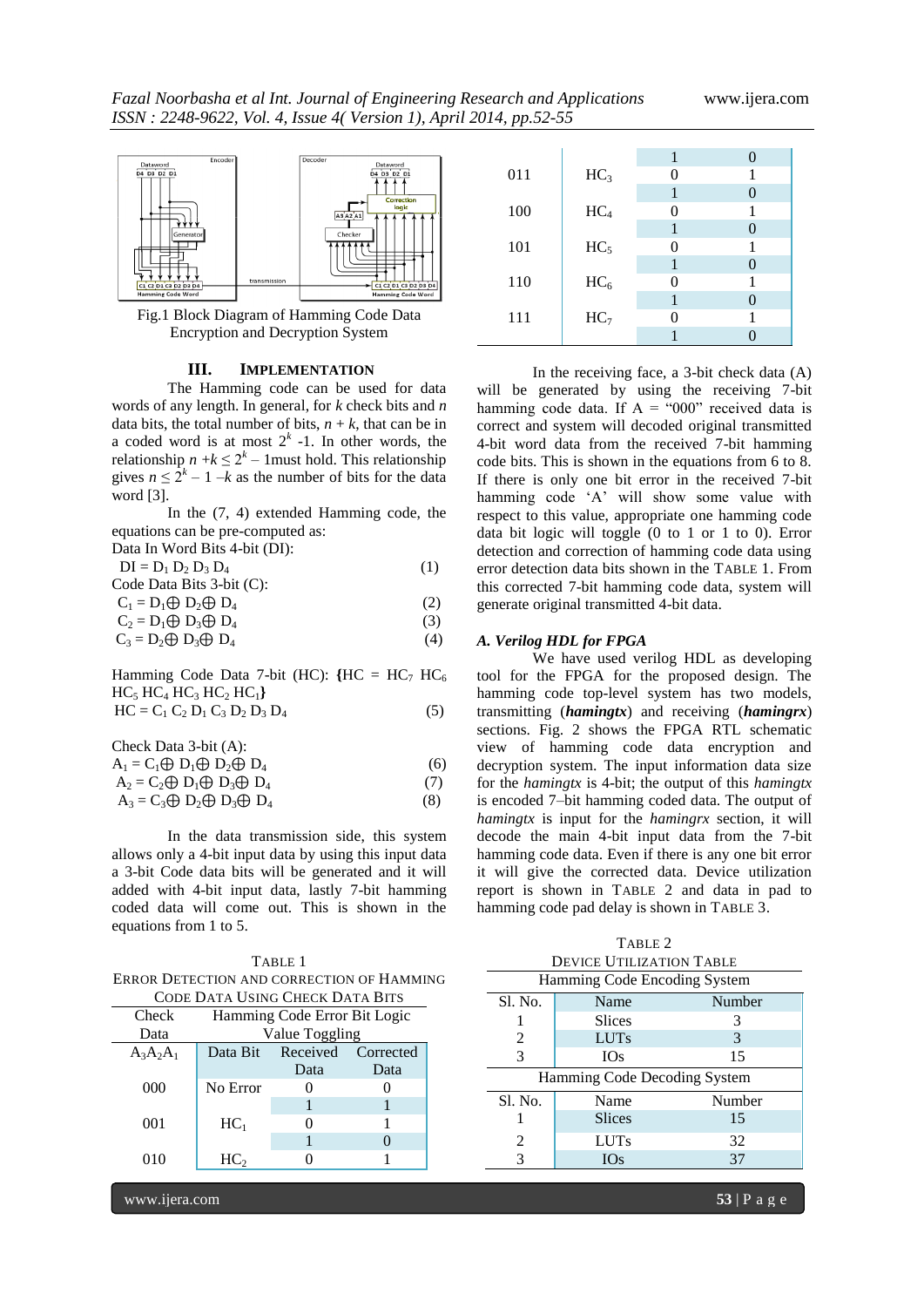

Fig.2 FPGA RTL Schematic View of Hamming Code Data Encryption and Decryption System

#### *B. CMOS Layout Design*

For more than 40 years, CMOS device technologies have been improving at a dramatic rate. A large part of the success of the MOSFET is due to the fact that it can be scaled to increasingly smaller dimensions, which results in higher performance. In the past 40 years, the MOSFET gate length has scaled from 10 m to 45 nm. The ability to consistently improve performance while decreasing power consumption has made CMOS architecture the dominant technology for integrated circuits [4].

We have implemented the layout of hamming code data encryption and decryption system in 90nm, 70nm and 50nm technologies. The CMOS layout is shown in fig. 3. The comparison of number of metals, operation voltage, layout width, layout height and total layout surface with nanometer

technology is shown in the table 4. In this system implementation 262 PMOS and 226 NMOS transistors are utilized.

| TABLE 3                                  |
|------------------------------------------|
| Pad to Pad Delays of Data In to Hamming. |
| <b>CODE SWAP</b>                         |

| S1. | Data In Pad | Hamming             | Delay (ns) |
|-----|-------------|---------------------|------------|
| No. | (Tx)        | Code Pad            |            |
| 1   | DI<1>       | HC<1>               | 5.643      |
| 2   | DI<1>       | HC<4>               | 6.271      |
| 3   | DI<1>       | HC<6>               | 6.179      |
| 4   | DI < 2>     | HC < 2>             | 5.551      |
| 5   | DI < 2>     | HC<4>               | 6.649      |
| 6   | DI < 2>     | HC < 7              | 6.165      |
| 7   | DI < 3>     | HC<3>               | 5.604      |
| 8   | DI < 3      | HC <sub>4&gt;</sub> | 6.409      |
| 9   | DI < 3>     | HC<6>               | 6.320      |
| 10  | DI < 3      | HC < 7              | 6.170      |
| 11  | DI<4>       | HC<5>               | 5.611      |
| 12  | DI<4>       | HC<6>               | 6.196      |
| 13  | DI<4>       | HC < 7              | 6.315      |



Fig.3 CMOS Layout of Hamming Code Data Encryption and Decryption System

| TABLE IV                                 |
|------------------------------------------|
| CMOS LAYOUT COMPARISON IN 90NM, 70NM AND |
| 50 <sub>NM</sub> TECHNOLOGY              |

| Nanometer        | Number | Operation | Total     |
|------------------|--------|-----------|-----------|
| Size             | оf     | Voltage   | Layout    |
|                  | Metals |           | Surface   |
| 90 <sub>nm</sub> | 6      | 1 V       | 6764.5µm2 |
| 70 <sub>nm</sub> | 6      | 0.7V      | 6277.8µm2 |
| 50 <sub>nm</sub> |        | 0.5 V     | 3203.0µm2 |

# **IV. SIMULATION RESULT**

After successful implementation of FPGA and CMOS layouts of the hamming code data encryption and decryption system, we had tested all the possible inputs and outputs. We got the accurate results and even one bit error is present in the received data this system is recovered the original data from the error data. If the error bits are more than one this system shows only error is available in the received data but not recover the original data. All the possible input condition test results of data encryption and data decryption are shown in the fig. 4 and fig. 5.